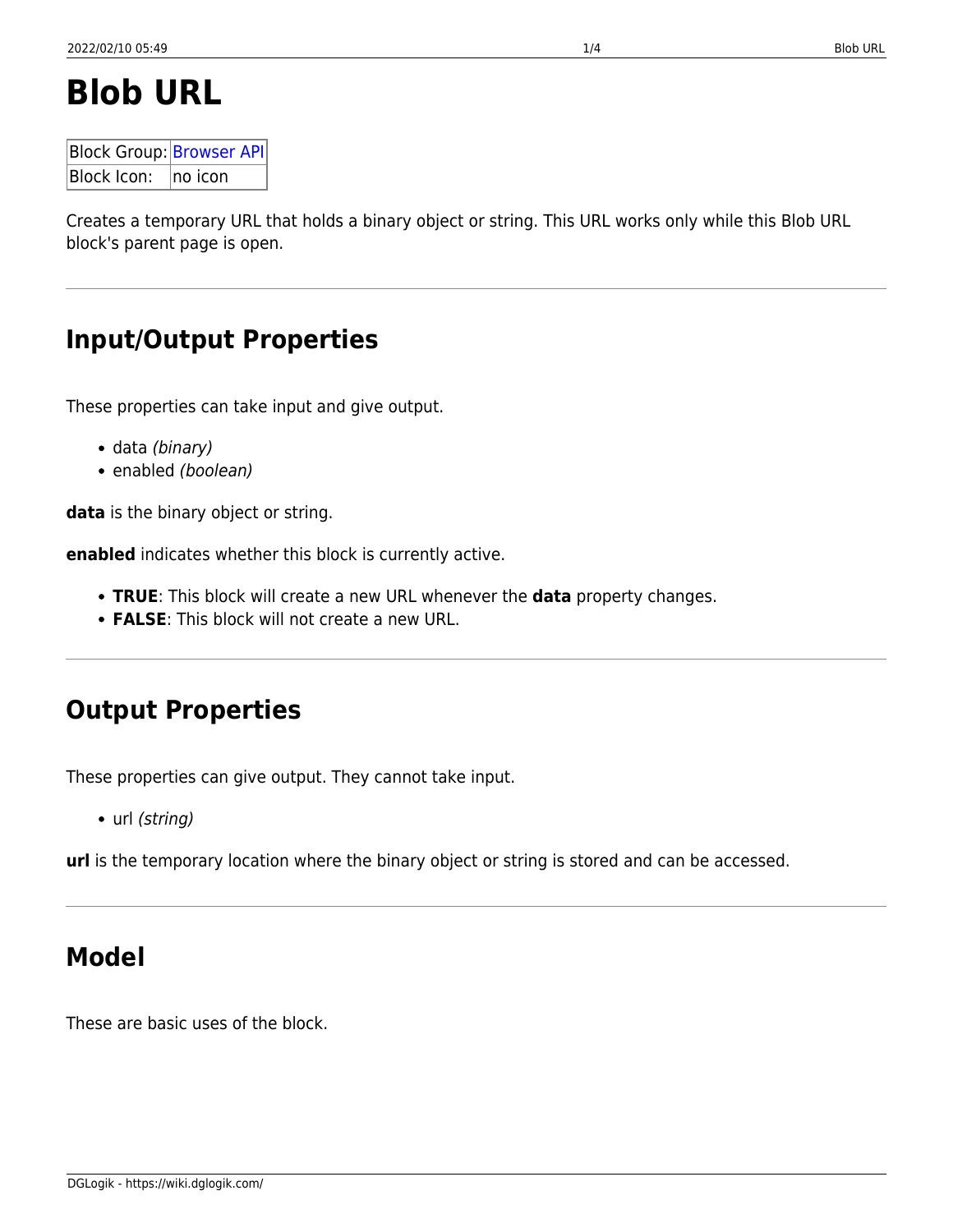| <b>Dataflow Model</b>                                                                                                                                                             |                                                                                                                      | <b>Description</b>                                                                                                                                               |
|-----------------------------------------------------------------------------------------------------------------------------------------------------------------------------------|----------------------------------------------------------------------------------------------------------------------|------------------------------------------------------------------------------------------------------------------------------------------------------------------|
| zipDownload1<br>Instance of 'Iz'<br>invoke:<br>autoRun:<br>assets/test.png dataFile.json<br>filePaths:<br>basePath:<br>test.zip<br>output: [80, 75, 3, 4, 20, 0, 0, 0, 8, 0, 170, | blobUrl<br>data: [80, 75, 3, 4, 20, 0, 0, 0, 8, 0, 170<br>enabled:<br>true<br>url: blob:http%3A//create.dglux.com/da | The Zip<br>Download<br> block<br>creates a<br>binary<br>object. The<br><b>Blob URL</b><br>block<br>creates a<br>URL where<br>that object<br>can be<br>laccessed. |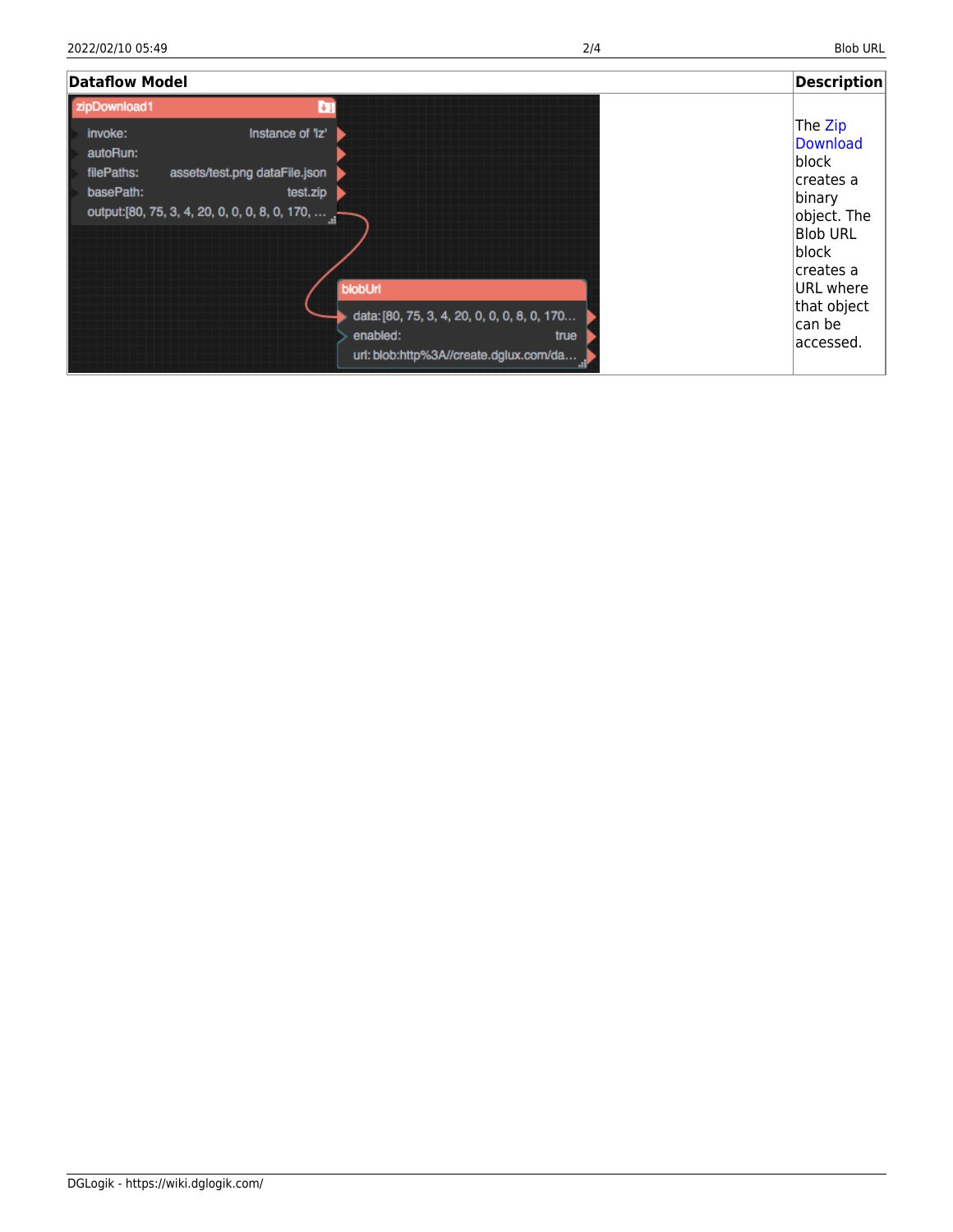